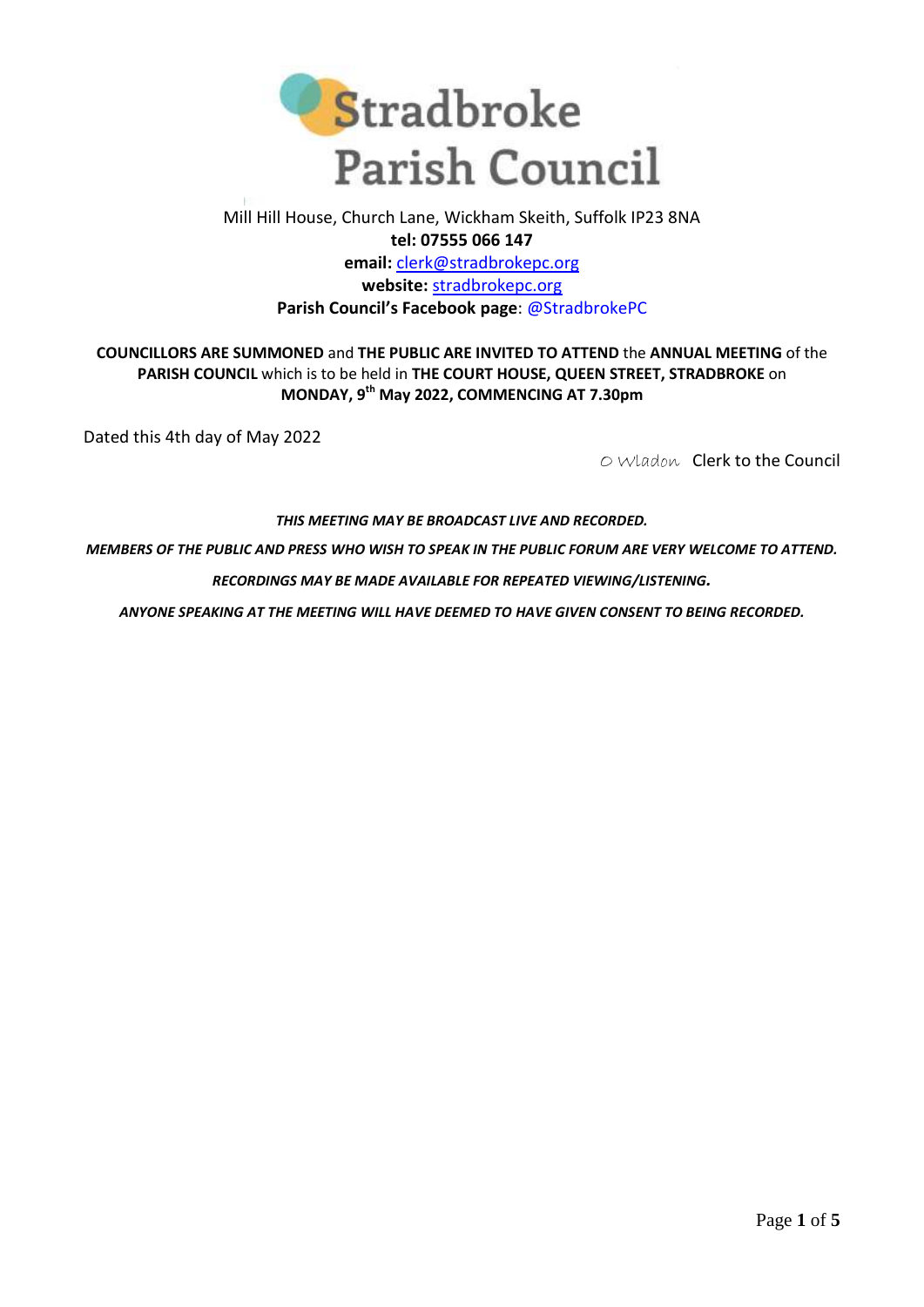## **AGENDA**

| <b>Item Ref</b> | <b>Description</b>                                                                                                     |
|-----------------|------------------------------------------------------------------------------------------------------------------------|
| 22.05.01        | <b>Election of Chair</b>                                                                                               |
|                 | Councillors to vote on the appointment of a Chair for the Parish Council for the year to May                           |
|                 | 2022.                                                                                                                  |
| 22.05.02        | <b>Chairman's welcome</b>                                                                                              |
|                 | A reminder that the meeting may be recorded and the recording may be published on the                                  |
|                 | council's website, therefore anyone speaking at the meeting will be deemed to have given                               |
|                 | consent to being recorded.                                                                                             |
| 22.05.03        | <b>Apologies for Absence</b>                                                                                           |
|                 | (a) Councillors to note any apologies for absence                                                                      |
|                 | (b) Councillors to vote on acceptance of any apologies for absence                                                     |
| 22.05.04        | <b>Declarations of Interests</b>                                                                                       |
|                 | (a) To receive Declarations of Local Non-Pecuniary Interests                                                           |
|                 | (b) To receive Disclosable Pecuniary Interests in subsequent agenda items                                              |
| 22.05.05        | Dispensations: To receive any requests for dispensations.                                                              |
| 22.05.06        | Council Vacancy: Councillors to note that no applications for co-option have been received.                            |
| 22.05.07        | Parish Council appointments for year 2022/23:                                                                          |
|                 | (a) Councillors to vote on the appointment of a Vice Chair of the Parish Council.                                      |
|                 | (b) Councillors to approve appointments to the following:                                                              |
|                 | <b>Finance Committee</b><br>i.                                                                                         |
|                 | <b>Personnel Committee</b><br>ii.                                                                                      |
|                 | iii.<br><b>Planning Committee</b>                                                                                      |
|                 | Community Centre Charity Trustees (up to 2) (Note: the current Charity is being<br>iv.                                 |
|                 | closed down and a CIO established - no details have been received as to dates for                                      |
|                 | this to be finalised).                                                                                                 |
|                 | <b>SALC Representative</b><br>v.                                                                                       |
|                 | <b>Risk Assessments:</b><br>vi.                                                                                        |
|                 | <b>Community Centre Play Park</b>                                                                                      |
|                 | <b>Fitness Track</b>                                                                                                   |
|                 | <b>Westhall Play Park</b>                                                                                              |
|                 |                                                                                                                        |
|                 | Cemetery                                                                                                               |
|                 | Permissive Path                                                                                                        |
|                 | (c) Councillors to note the membership of the following working parties:                                               |
|                 | Broadband (task and finish group)<br>L.                                                                                |
|                 | Climate Change<br>ii.                                                                                                  |
|                 | (d) Councillors to note that the Clerk is the Responsible Financial Officer for the Parish                             |
|                 | Council.                                                                                                               |
| 22.05.08        | Minutes: Councillors to review and approve the minutes as a true record of the business                                |
|                 | conducted at the meeting held on 11 <sup>th</sup> April 2022.<br>Minutes are available to view at: Documents - Minutes |
|                 |                                                                                                                        |
| 22.05.09        | <b>County &amp; District Councillors:</b>                                                                              |
|                 | (a) To note responses to the questions raised at the April meeting:                                                    |
|                 | Garages at Westhall: an update on the plans for all the garages was received.                                          |
|                 | Waste: MSDC plan to bring forward kerb side collections for glass but are waiting on                                   |
|                 | final government confirmation. Food waste will be going to an Anaerobic Digestion                                      |
|                 | Plant and MSDC are looking to secure capacity regionally in the short term, the long                                   |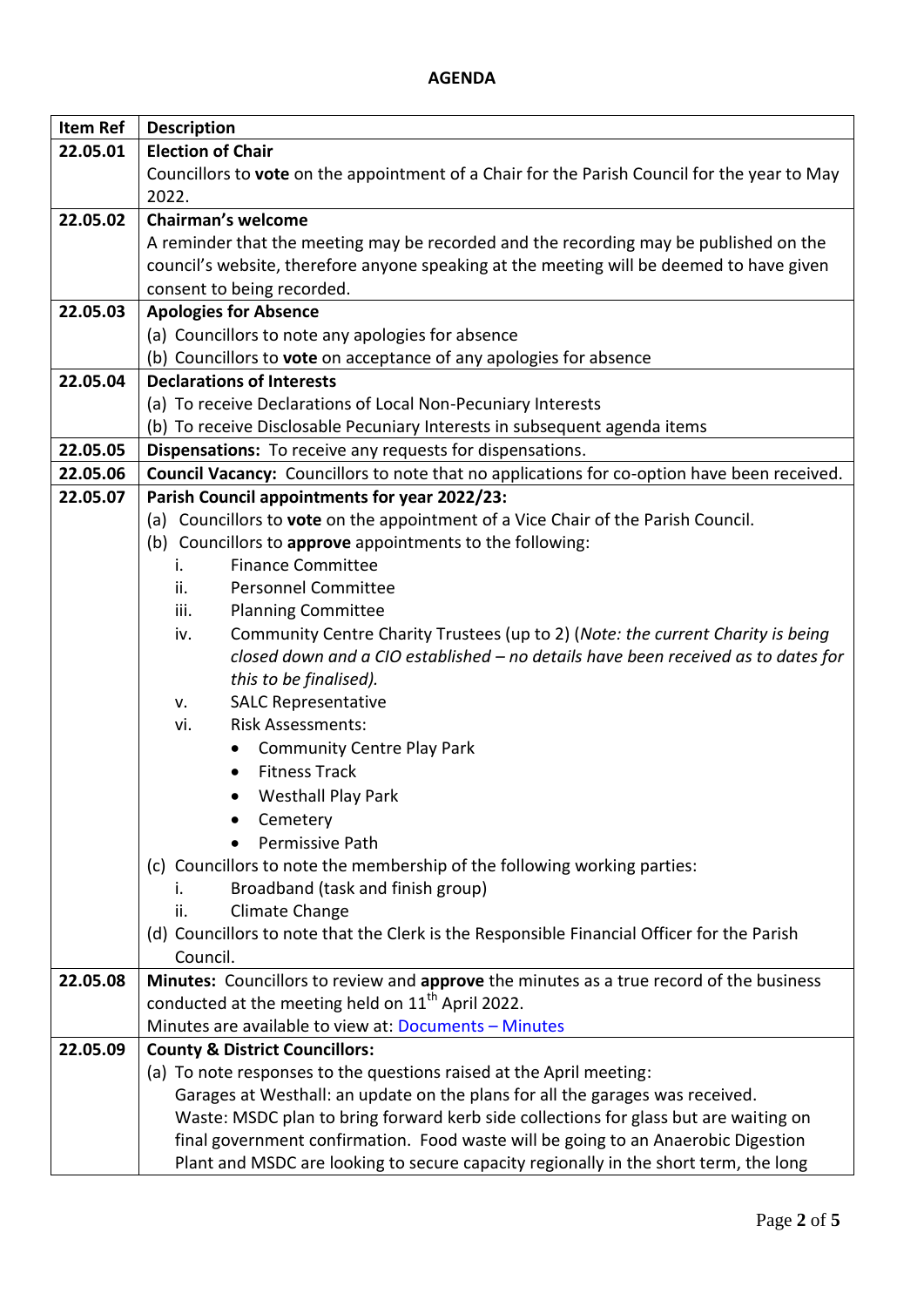| term ambition would be to have a local Suffolk site to process the food waste.<br>(b) To invite District & County Councillors to respond to any questions on reports previously<br>submitted to the Parish Council.<br>Copies of submitted reports can be found at: Documents - Other Documents<br>Public forum: Councillors to receive questions or comments from the public on agenda<br>22.05.10 |
|-----------------------------------------------------------------------------------------------------------------------------------------------------------------------------------------------------------------------------------------------------------------------------------------------------------------------------------------------------------------------------------------------------|
|                                                                                                                                                                                                                                                                                                                                                                                                     |
|                                                                                                                                                                                                                                                                                                                                                                                                     |
|                                                                                                                                                                                                                                                                                                                                                                                                     |
|                                                                                                                                                                                                                                                                                                                                                                                                     |
|                                                                                                                                                                                                                                                                                                                                                                                                     |
| items.                                                                                                                                                                                                                                                                                                                                                                                              |
| 22.05.11<br>Planning:                                                                                                                                                                                                                                                                                                                                                                               |
| All documentation on current planning applications can be viewed at: MSDC Planning                                                                                                                                                                                                                                                                                                                  |
| (a) Councillors to review and approve a response to the following planning applications:                                                                                                                                                                                                                                                                                                            |
| DC/22/02140 - Change of use from Tea Shop to Beauty Salon, 2 Town House, Church                                                                                                                                                                                                                                                                                                                     |
| Street IP21 5HT                                                                                                                                                                                                                                                                                                                                                                                     |
| DC/22/02207 - Notification of works to Trees in Conservation Area - reduce 1 Oak Tree                                                                                                                                                                                                                                                                                                               |
| and removing overhanging branches of 1 tree. Corner Cottage, Church Street IP21 5HS                                                                                                                                                                                                                                                                                                                 |
| (note: approval granted in October 2021, COVID prevented work being undertaken and                                                                                                                                                                                                                                                                                                                  |
| permission lapsed).                                                                                                                                                                                                                                                                                                                                                                                 |
| (b) Councillors to note the outcome of planning decisions reached by MSDC:                                                                                                                                                                                                                                                                                                                          |
| DC/22/00999 - Cadogan, New Street IP21 5JG GRANTED                                                                                                                                                                                                                                                                                                                                                  |
| DC/22/01906 - Land to the South of New Street Condition 23 DISCHARGED                                                                                                                                                                                                                                                                                                                               |
| DC/22/01567 - Passmore Weeks & Richardson, Church Street IP21 5HS NO OBJECTION                                                                                                                                                                                                                                                                                                                      |
| (c) Other Planning Matters:                                                                                                                                                                                                                                                                                                                                                                         |
| Lovell Homes have been contacted re the working hours on the site off New Street.<br>(i)                                                                                                                                                                                                                                                                                                            |
| Planning condition states no work before 8am, work has commenced as early as                                                                                                                                                                                                                                                                                                                        |
| 7am.                                                                                                                                                                                                                                                                                                                                                                                                |
| Response from Lovell Homes: Thank you for bringing this to my attention, I will                                                                                                                                                                                                                                                                                                                     |
| discuss this with our contractors. Please let me know if the issue persists.                                                                                                                                                                                                                                                                                                                        |
| (ii) A response to the planning appeal for DC/21/04083 was submitted.                                                                                                                                                                                                                                                                                                                               |
| (iii) There have been no updates received regarding the Joint Local Plan timetable.                                                                                                                                                                                                                                                                                                                 |
| 22.05.12<br><b>Finance:</b>                                                                                                                                                                                                                                                                                                                                                                         |
| (a) Councillors to note account balances at 30 <sup>th</sup> April 2022.                                                                                                                                                                                                                                                                                                                            |
| (b) Councillors to approve the payments to be made.                                                                                                                                                                                                                                                                                                                                                 |
| (c) Councillors to note the receipts received during the month.                                                                                                                                                                                                                                                                                                                                     |
| All finance documents will be uploaded when finalised to the Parish Council website at:                                                                                                                                                                                                                                                                                                             |
| <b>Documents - Financial Documents</b>                                                                                                                                                                                                                                                                                                                                                              |
| 22.05.13<br><b>Policies &amp; Procedures:</b>                                                                                                                                                                                                                                                                                                                                                       |
| (a) To note there have been no changes issued to the Standing Orders for the year 2022/23.<br>(b) To approve a variation to the Financial Regulations as follows:                                                                                                                                                                                                                                   |
| Change to 6.18. Single transaction limit increased to £1000 as Microsoft 365 licences                                                                                                                                                                                                                                                                                                               |
| total over £800 and current limit did not permit the payment to be processed.                                                                                                                                                                                                                                                                                                                       |
| (c) To approve the Scheme of Delegation.                                                                                                                                                                                                                                                                                                                                                            |
| (d) To review and adopt the new proposed Code of Conduct for Councillors.                                                                                                                                                                                                                                                                                                                           |
| 22.05.14<br><b>Clerk's Report</b>                                                                                                                                                                                                                                                                                                                                                                   |
| (a) Health Centre:                                                                                                                                                                                                                                                                                                                                                                                  |
| A meeting is scheduled to take place on $9^{th}$ May – a verbal update will be given at the                                                                                                                                                                                                                                                                                                         |
| meeting.                                                                                                                                                                                                                                                                                                                                                                                            |
| A revised Schedule of Works is being prepared for review by the Finance Committee.                                                                                                                                                                                                                                                                                                                  |
| (b) Football dug outs and playing field:                                                                                                                                                                                                                                                                                                                                                            |
| Following complaints about noise and anti-social behaviour at the playing fields, a                                                                                                                                                                                                                                                                                                                 |
| report was submitted to the Safer Neighbourhood Team.                                                                                                                                                                                                                                                                                                                                               |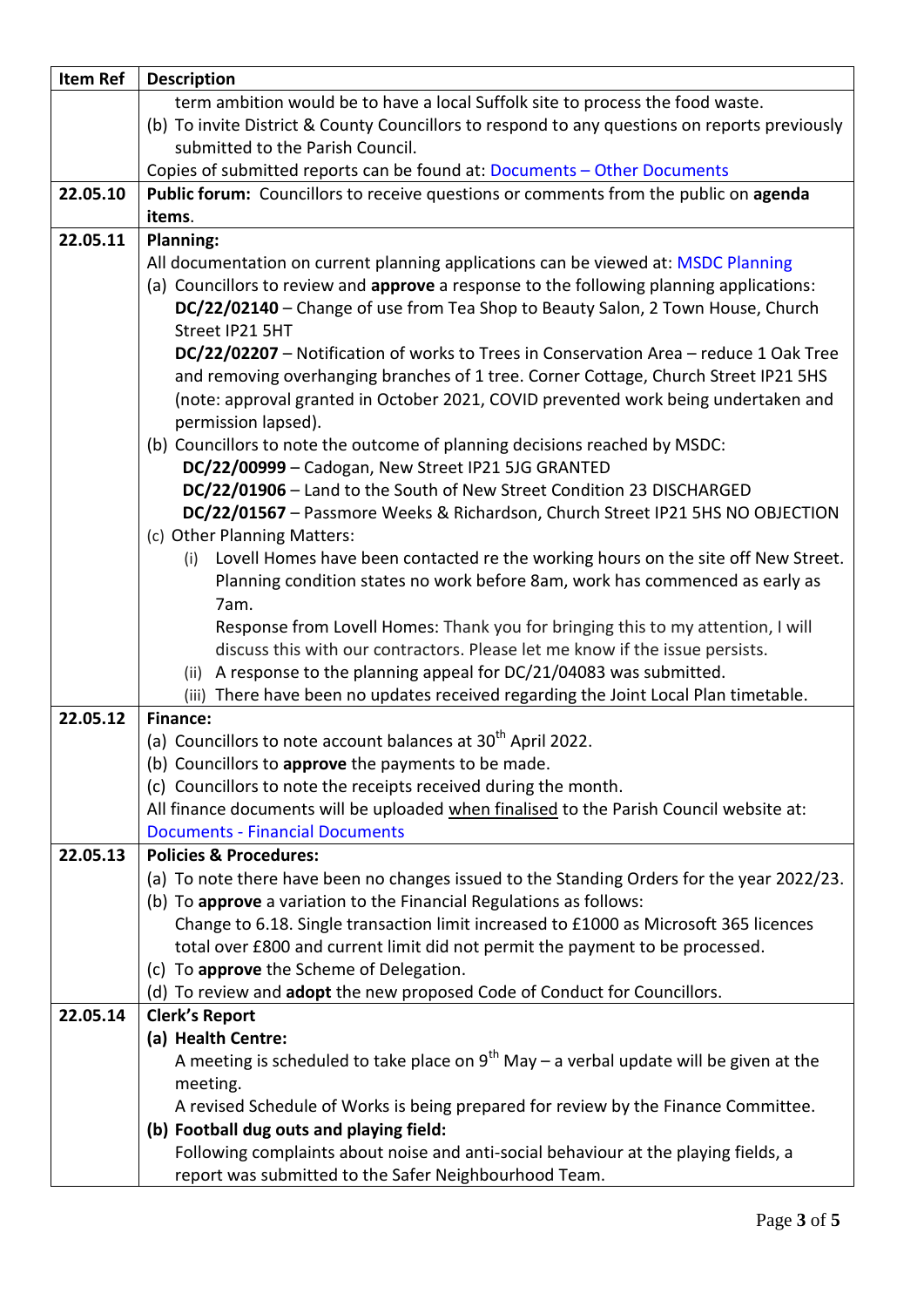| <b>Item Ref</b> | <b>Description</b>                                                                                                                                                                                                     |
|-----------------|------------------------------------------------------------------------------------------------------------------------------------------------------------------------------------------------------------------------|
|                 | A request has been made that the Parish Council consider removing the dug outs from                                                                                                                                    |
|                 | the field as this seems to be the centre of the behaviour issues.                                                                                                                                                      |
|                 | (c) Play parks & fitness equipment: Work is underway on the maintenance of the play                                                                                                                                    |
|                 | parks and playing field.                                                                                                                                                                                               |
|                 | (d) Footpath & Tree Wardens: meetings have taken place and the applicants will be                                                                                                                                      |
|                 | contacted to see whether they wish to pursue the roles.                                                                                                                                                                |
|                 | (e) Highways:                                                                                                                                                                                                          |
|                 | <b>Email from Cllr Gould</b>                                                                                                                                                                                           |
|                 | An experimental Traffic Regulation Order is being prepared by Highways. This would                                                                                                                                     |
|                 |                                                                                                                                                                                                                        |
|                 | restrict the movement of HGVs through that part of Eye town centre not already subject                                                                                                                                 |
|                 | to a similar restriction. The experimental order is supported by separate studies                                                                                                                                      |
|                 | undertaken over an extended period by an independent consultancy (MLM)                                                                                                                                                 |
|                 | commissioned by ETC and a separate study undertaken by SCC. The SCC study includes                                                                                                                                     |
|                 | data relating to the wider area while the ETC data is focused on the town itself. There is                                                                                                                             |
|                 | also a weighty body of photographic and traffic data collected by local residents.                                                                                                                                     |
|                 | The rationale for an experimental TRO is that it will enable the impact on neighbouring                                                                                                                                |
|                 | settlements and the area economy to be assessed. Within the experimental period the                                                                                                                                    |
|                 | TRO can be withdrawn or modified. If the TRO is shown to be effective then it could be                                                                                                                                 |
|                 | made permanent no sooner than 6 months. Of course, HGVs making local deliveries will                                                                                                                                   |
|                 | be permitted as will agricultural vehicles.                                                                                                                                                                            |
|                 | The SCC county-wide review of HGV routes is promised to be published this Spring.                                                                                                                                      |
| 22.05.15        | To receive updates and reports from Committees, Representatives and Working Parties:                                                                                                                                   |
|                 | (a) Committees                                                                                                                                                                                                         |
|                 | There have been no committee meetings since the last full Council meeting.                                                                                                                                             |
|                 | (b) Community Centre representative $-$ to receive a report.                                                                                                                                                           |
|                 | (c) Working Groups                                                                                                                                                                                                     |
|                 | (i) Broadband - to receive any update.                                                                                                                                                                                 |
|                 | (ii) Youth Council – a meeting will be set up at the High School, post the exam period.                                                                                                                                |
|                 | (iii) Community Asset - a meeting has yet to be arranged.                                                                                                                                                              |
|                 | (iv) Climate Change - to receive any update.                                                                                                                                                                           |
| 22.05.16        | <b>Land Registration</b>                                                                                                                                                                                               |
|                 | (a) Councillors to note the response from the SSCC Trustees:                                                                                                                                                           |
|                 | At the SSCC meeting on 12.4.22 it was unanimously agreed that we should reject the offer made by the PC                                                                                                                |
|                 | to transfer land only containing part of the tennis courts.                                                                                                                                                            |
|                 | We would like to express our disappointment and frustration at the way this issue has been handled by                                                                                                                  |
|                 | the PC. It was the PC who approached the SSCC with the proposal of the land transfer without providing                                                                                                                 |
|                 | any details or maps so we have had to pursue these on several occasions as we were not provided with a                                                                                                                 |
|                 | complete picture of the proposal. It eventually came to light that the PC wanted to retain a section of land                                                                                                           |
|                 | that cut across the tennis courts and your representative informed us that this was "to protect the tennis<br>courts for the future."                                                                                  |
|                 | We are unsure as to what the PC considered we were intending to do with the tennis courts other than                                                                                                                   |
|                 | provide a full service to the community under the remit we have undertaken with the Charity                                                                                                                            |
|                 | Commission. The degree of mistrust from the PC is exasperating while the proposal to transfer only part                                                                                                                |
|                 | of the land is absurd and a totally impractical solution.                                                                                                                                                              |
|                 | Many hours have been spent preparing for a transfer including time and public money spent on solicitor's                                                                                                               |
|                 | fees investigating and responding to your proposal. When it came to light that there had been an                                                                                                                       |
|                 | historical error in the exact definition of ownership, this would have been an excellent opportunity for the<br>PC and the SSCC to work together to amend the inaccuracies for future generations. However, it appears |
|                 | that the PC is unwilling to do this.                                                                                                                                                                                   |
|                 | (b) Councillors to approve a proposal that the Clerk works with the legal adviser to register                                                                                                                          |
|                 | the land obtained in the land swap in 1972.                                                                                                                                                                            |
|                 |                                                                                                                                                                                                                        |